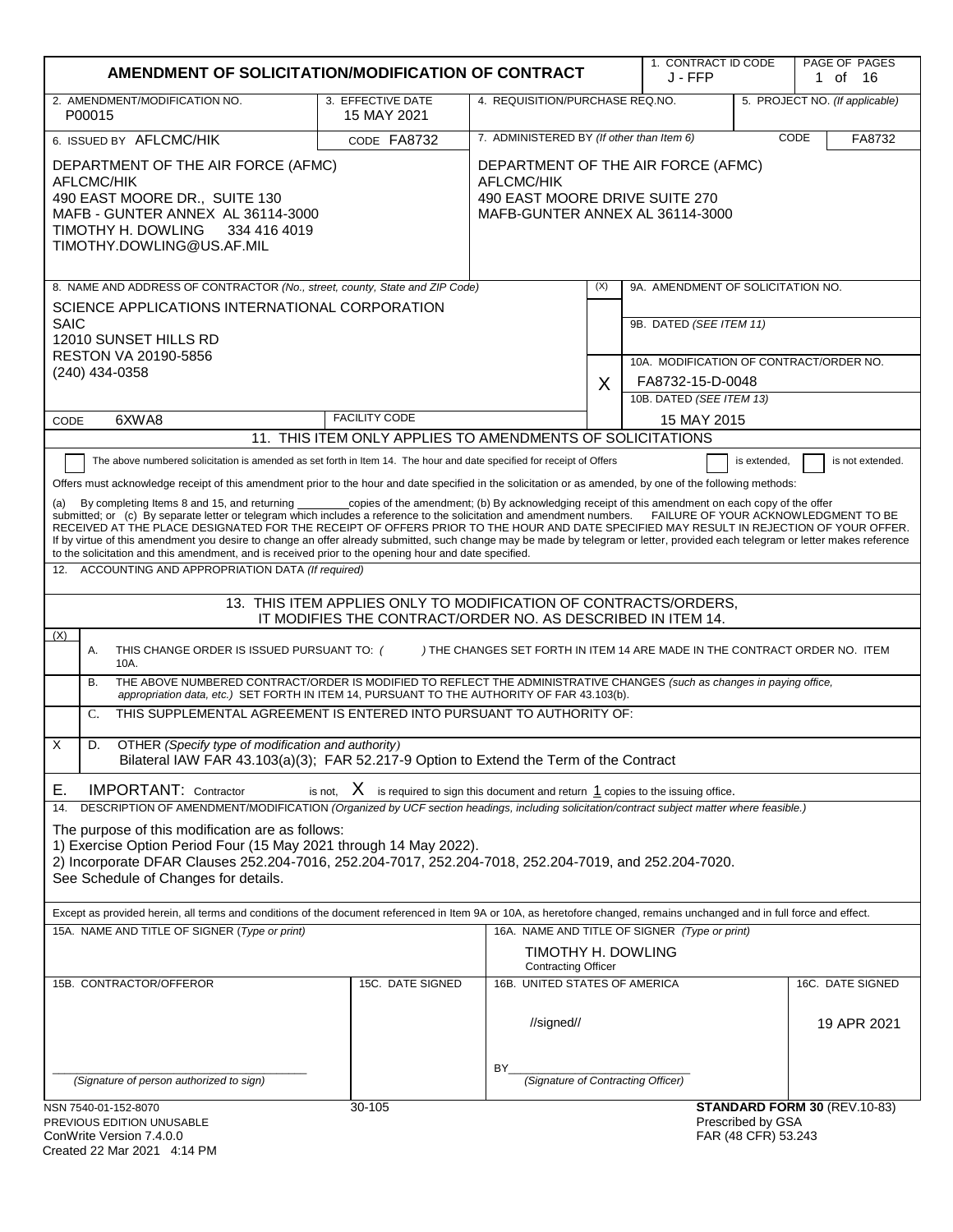- 1) The purpose of this modification is to exercise Option Period Four (15 May 2021 through 14 May 2022) of the contract in accordance with FAR 52.217-9, Option to Extend the Term of the Contract. Option Period Four of the contract is hereby exercised.
- 2) The following DFAR Clauses are incorporated as full texts:

# **252.204-7016 Covered Defense Telecommunications Equipment or Services-Representation.**

As prescribed in 204.2105 <https://www.acq.osd.mil/dpap/dars/dfars/html/current/204\_21.htm>(a), use the following provision:

# COVERED DEFENSE TELECOMMUNICATIONS EQUIPMENT OR SERVICES-REPRESENTATION (DEC 2019)

 (a) *Definitions*. As used in this provision, "covered defense telecommunications equipment or services" has the meaning provided in the clause  $252.204 - 7018$ <https://www.acq.osd.mil/dpap/dars/dfars/html/current/252204.htm>, Prohibition on the Acquisition of Covered Defense Telecommunications Equipment or Services.

 (b) *Procedures*. The Offeror shall review the list of excluded parties in the System for Award Management (SAM) (*<https://www.sam.gov/>*) for entities excluded from receiving federal awards for "covered defense telecommunications equipment or services".

 (c) *Representation*. The Offeror represents that it [ ] does, [ ] does not provide covered defense telecommunications equipment or services as a part of its offered products or services to the Government in the performance of any contract, subcontract, or other contractual instrument.

# (End of provision)

# **252.204-7017 Prohibition on the Acquisition of Covered Defense Telecommunications Equipment or Services-Representation.**

As prescribed in 204.2105

<https://www.acq.osd.mil/dpap/dars/dfars/html/current/204\_21.htm>(b), use the following provision:

# PROHIBITION ON THE ACQUISITON OF COVERED DEFENSE TELECOMMUNICATIONS EQUIPMENT OR SERVICES-REPRESENTATION (DEC 2019)

 The Offeror is not required to complete the representation in this provision if the Offeror has represented in the provision at 252.204-7016

<https://www.acq.osd.mil/dpap/dars/dfars/html/current/252204.htm>, Covered Defense Telecommunications Equipment or Services-Representation, that it "does not provide covered defense telecommunications equipment or services as a part of its offered products or services to the Government in the performance of any contract, subcontract, or other contractual instrument."

 (a) *Definitions*. "Covered defense telecommunications equipment or services," "covered mission," "critical technology," and "substantial or essential component," as used in this provision, have the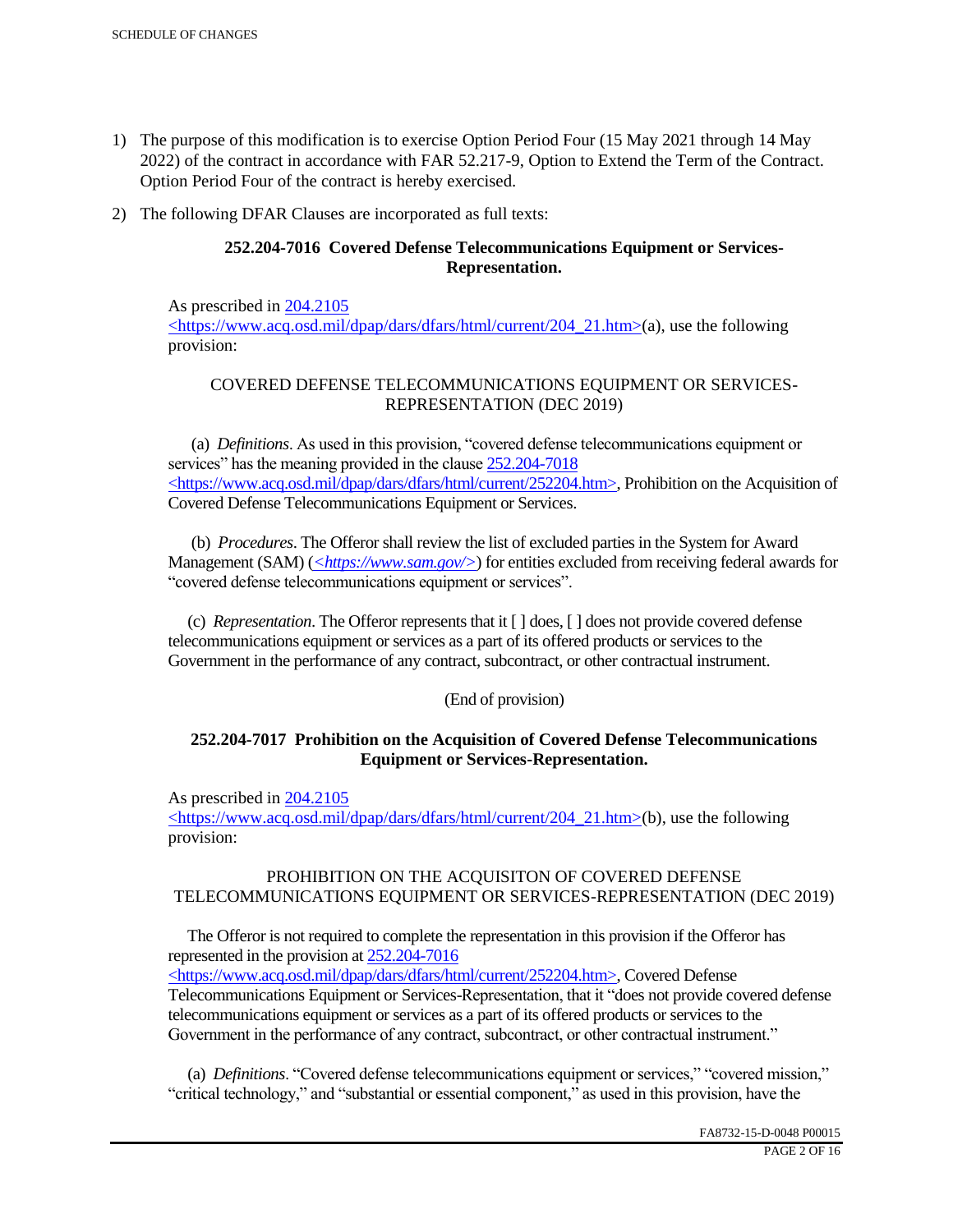meanings given in the 252.204-7018

 $\langle$ https://www.acq.osd.mil/dpap/dars/dfars/html/current/252204.htm> clause, Prohibition on the Acquisition of Covered Defense Telecommunications Equipment or Services, of this solicitation.

 (b) *Prohibition*. Section 1656 of the National Defense Authorization Act for Fiscal Year 2018 (Pub. L. 115-91) prohibits agencies from procuring or obtaining, or extending or renewing a contract to procure or obtain, any equipment, system, or service to carry out covered missions that uses covered defense telecommunications equipment or services as a substantial or essential component of any system, or as critical technology as part of any system.

 (c) *Procedures*. The Offeror shall review the list of excluded parties in the System for Award Management (SAM) at  $\leq$ https://www.sam.gov/> for entities that are excluded when providing any equipment, system, or service to carry out covered missions that uses covered defense telecommunications equipment or services as a substantial or essential component of any system, or as critical technology as part of any system, unless a waiver is granted.

 (d) *Representation*. If in its annual representations and certifications in SAM the Offeror has represented in paragraph (c) of the provision at 252.204-7016 <https://www.acq.osd.mil/dpap/dars/dfars/html/current/252204.htm>, Covered Defense Telecommunications Equipment or Services-Representation, that it "does" provide covered defense telecommunications equipment or services as a part of its offered products or services to the Government in the performance of any contract, subcontract, or other contractual instrument, then the Offeror shall complete the following additional representation:

The Offeror represents that it  $\lceil \cdot \rceil$  will  $\lceil \cdot \rceil$  will not provide covered defense telecommunications equipment or services as a part of its offered products or services to DoD in the performance of any award resulting from this solicitation.

 (e) *Disclosures*. If the Offeror has represented in paragraph (d) of this provision that it "will provide covered defense telecommunications equipment or services," the Offeror shall provide the following information as part of the offer:

 (1) A description of all covered defense telecommunications equipment and services offered (include brand or manufacturer; product, such as model number, original equipment manufacturer (OEM) number, manufacturer part number, or wholesaler number; and item description, as applicable).

 (2) An explanation of the proposed use of covered defense telecommunications equipment and services and any factors relevant to determining if such use would be permissible under the prohibition referenced in paragraph (b) of this provision.

 (3) For services, the entity providing the covered defense telecommunications services (include entity name, unique entity identifier, and Commercial and Government Entity (CAGE) code, if known).

 (4) For equipment, the entity that produced or provided the covered defense telecommunications equipment (include entity name, unique entity identifier, CAGE code, and whether the entity was the OEM or a distributor, if known).

(End of provision)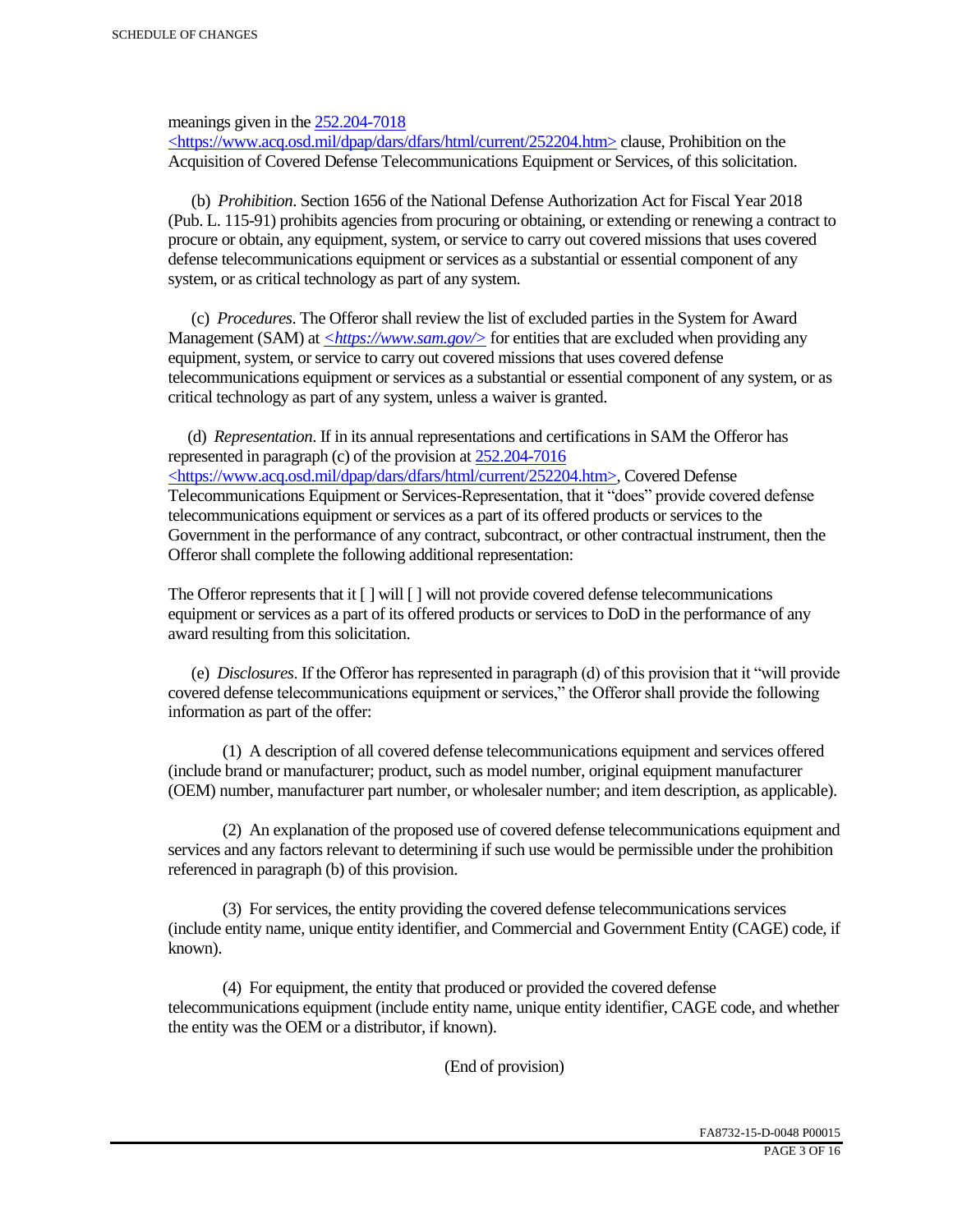# **252.204-7018 Prohibition on the Acquisition of Covered Defense Telecommunications Equipment or Services.**

As prescribed in 204.2105

 $\langle$ https://www.acq.osd.mil/dpap/dars/dfars/html/current/204\_21.htm>(c), use the following clause:

PROHIBITION ON THE ACQUISITION OF COVERED DEFENSE TELECOMMUNICATIONS EQUIPMENT OR SERVICES (JAN 2021)

(a) *Definitions*. As used in this clause-

"Covered defense telecommunications equipment or services" means-

 (1) Telecommunications equipment produced by Huawei Technologies Company or ZTE Corporation, or any subsidiary or affiliate of such entities;

(2) Telecommunications services provided by such entities or using such equipment; or

 (3) Telecommunications equipment or services produced or provided by an entity that the Secretary of Defense reasonably believes to be an entity owned or controlled by, or otherwise connected to, the government of a covered foreign country.

"Covered foreign country" means-

(1) The People's Republic of China; or

(2) The Russian Federation.

"Covered missions" means-

 (1) The nuclear deterrence mission of DoD, including with respect to nuclear command, control, and communications, integrated tactical warning and attack assessment, and continuity of Government; or

(2) The homeland defense mission of DoD, including with respect to ballistic missile defense.

"Critical technology" means-

 (1) Defense articles or defense services included on the United States Munitions List set forth in the International Traffic in Arms Regulations under subchapter M of chapter I of title 22, Code of Federal Regulations;

 (2) Items included on the Commerce Control List set forth in Supplement No. 1 to part 774 of the Export Administration Regulations under subchapter C of chapter VII of title 15, Code of Federal Regulations, and controlled-

 (i) Pursuant to multilateral regimes, including for reasons relating to national security, chemical and biological weapons proliferation, nuclear nonproliferation, or missile technology; or

(ii) For reasons relating to regional stability or surreptitious listening;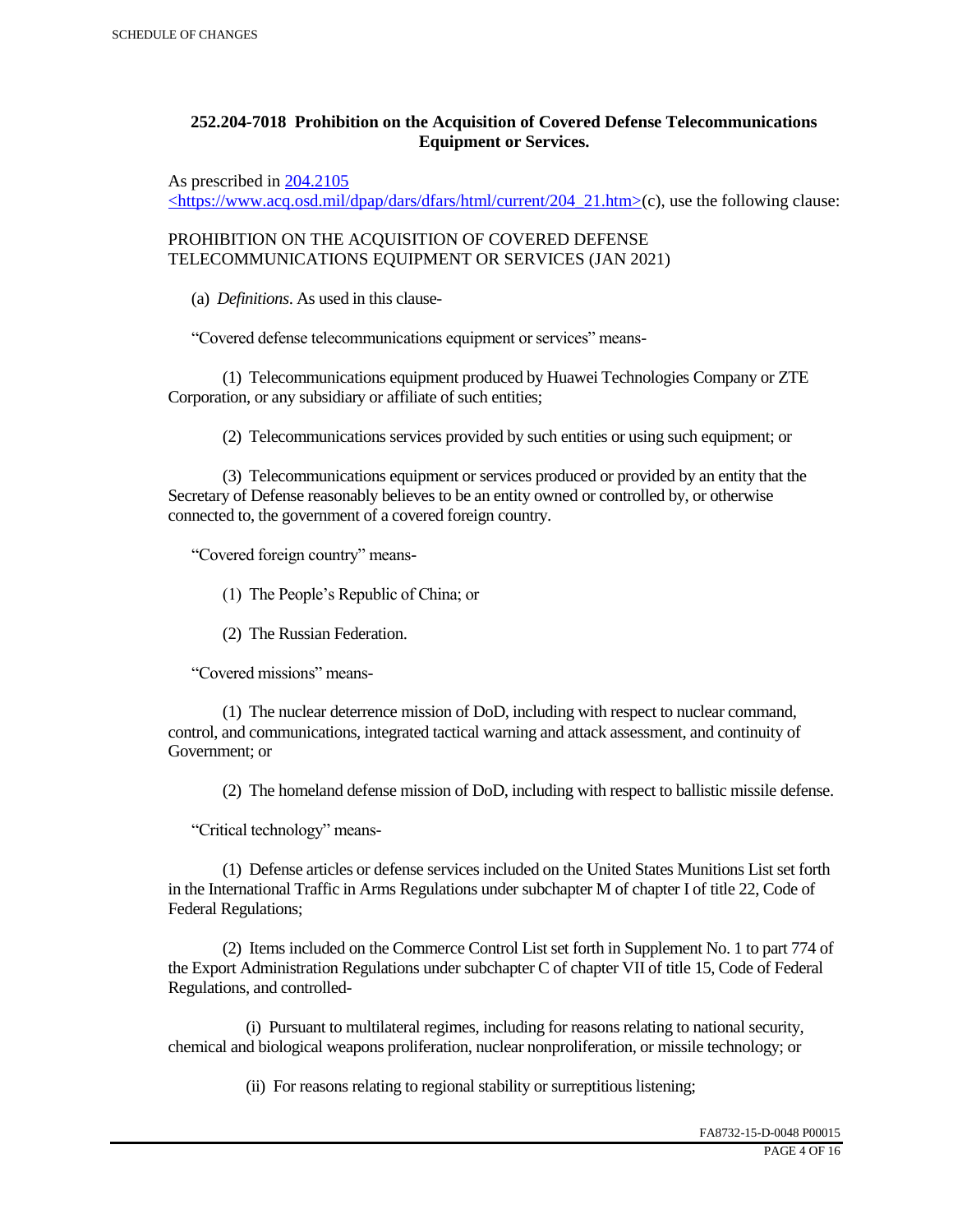(3) Specially designed and prepared nuclear equipment, parts and components, materials, software, and technology covered by part 810 of title 10, Code of Federal Regulations (relating to assistance to foreign atomic energy activities);

 (4) Nuclear facilities, equipment, and material covered by part 110 of title 10, Code of Federal Regulations (relating to export and import of nuclear equipment and material);

 (5) Select agents and toxins covered by part 331 of title 7, Code of Federal Regulations, part 121 of title 9 of such Code, or part 73 of title 42 of such Code; or

 (6) "Substantial or essential component" means any component necessary for the proper function or performance of a piece of equipment, system, or service.

"Critical technology" means-

 (b) *Prohibition*. In accordance with section 1656 of the National Defense Authorization Act for Fiscal Year 2018 (Pub. L. 115-91), the contractor shall not provide to the Government any equipment, system, or service to carry out covered missions that uses covered defense telecommunications equipment or services as a substantial or essential component of any system, or as critical technology as part of any system, unless the covered defense telecommunication equipment or services are covered by a waiver described in Defense Federal Acquisition Regulation Supplement 204.2104 <https://www.acq.osd.mil/dpap/dars/dfars/html/current/204\_21.htm>.

 (c) *Procedures*. The Contractor shall review the list of excluded parties in the System for Award Management (SAM) at  $\langle \frac{https://www.sam.gov/}{>}$  for entities that are excluded when providing any equipment, system, or service, to carry out covered missions, that uses covered defense telecommunications equipment or services as a substantial or essential component of any system, or as critical technology as part of any system, unless a waiver is granted.

(d) *Reporting*.

 (1) In the event the Contractor identifies covered defense telecommunications equipment or services used as a substantial or essential component of any system, or as critical technology as part of any system, during contract performance, the Contractor shall report at *<https://dibnet.dod.mil/>* the information in paragraph (d)(2) of this clause.

(2) The Contractor shall report the following information pursuant to paragraph  $(d)(1)$  of this clause:

 (i) Within 3 business days from the date of such identification or notification: the contract number; the order number(s), if applicable; supplier name; brand; model number (original equipment manufacturer number, manufacturer part number, or wholesaler number); item description; and any readily available information about mitigation actions undertaken or recommended.

(ii) Within 30 business days of submitting the information in paragraph  $(d)(2)(i)$  of this clause: any further available information about mitigation actions undertaken or recommended. In addition, the Contractor shall describe the efforts it undertook to prevent use or submission of a covered defense telecommunications equipment or services, and any additional efforts that will be incorporated to prevent future use or submission of covered telecommunications equipment or services.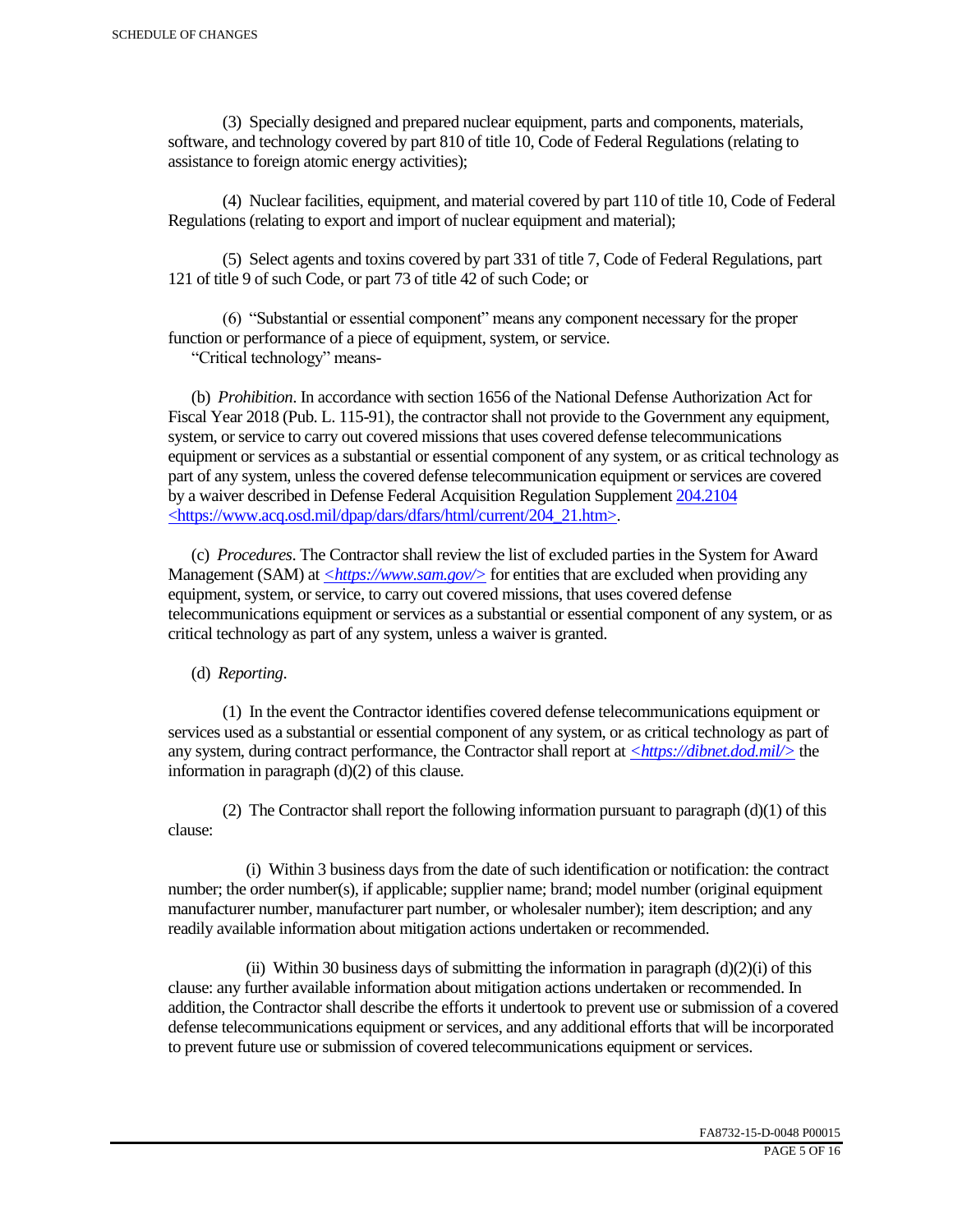(e) *Subcontracts*. The Contractor shall insert the substance of this clause, including this paragraph (e), in all subcontracts and other contractual instruments, including subcontracts for the acquisition of commercial items.

(End of clause)

#### **252.204-7019 Notice of NIST SP 800-171 DoD Assessment Requirements.**

As prescribed in 204.7304

 $\langle$ https://www.acq.osd.mil/dpap/dars/dfars/html/current/204 73.htm>(d), use the following provision:

#### NOTICE OF NIST SP 800-171 DOD ASSESSMENT REQUIREMENTS (NOV 2020)

(a) *Definitions*.

 "Basic Assessment", "Medium Assessment", and "High Assessment" have the meaning given in the clause 252.204-7020 <https://www.acq.osd.mil/dpap/dars/dfars/html/current/252204.htm>, NIST SP 800-171 DoD Assessments.

 "Covered contractor information system" has the meaning given in the clause 252.204-7012 <https://www.acq.osd.mil/dpap/dars/dfars/html/current/252204.htm>, Safeguarding Covered Defense Information and Cyber Incident Reporting, of this solicitation.

 (b) *Requirement*. In order to be considered for award, if the Offeror is required to implement NIST SP 800-171, the Offeror shall have a current assessment (i.e., not more than 3 years old unless a lesser time is specified in the solicitation) (see 252.204-7020) for each covered contractor information system that is relevant to the offer, contract, task order, or delivery order. The Basic, Medium, and High NIST SP 800-171 DoD Assessments are described in the NIST SP 800-171 DoD Assessment Methodology located at

 $\langle$ https://www.acq.osd.mil/dpap/pdi/cyber/strategically\_assessing\_contractor\_implementation\_of\_NIST \_SP\_800-171.html>.

(c) *Procedures*.

 (1) The Offeror shall verify that summary level scores of a current NIST SP 800-171 DoD Assessment (i.e., not more than 3 years old unless a lesser time is specified in the solicitation) are posted in the Supplier Performance Risk System (SPRS) (<https://www.sprs.csd.disa.mil/>) for all covered contractor information systems relevant to the offer.

 (2) If the Offeror does not have summary level scores of a current NIST SP 800-171 DoD Assessment (i.e., not more than 3 years old unless a lesser time is specified in the solicitation) posted in SPRS, the Offeror may conduct and submit a Basic Assessment to webptsmh@navy.mil  $\leq$ mailto:webptsmh@navy.mil> for posting to SPRS in the format identified in paragraph (d) of this provision.

 (d) *Summary level scores*. Summary level scores for all assessments will be posted 30 days postassessment in SPRS to provide DoD Components visibility into the summary level scores of strategic assessments.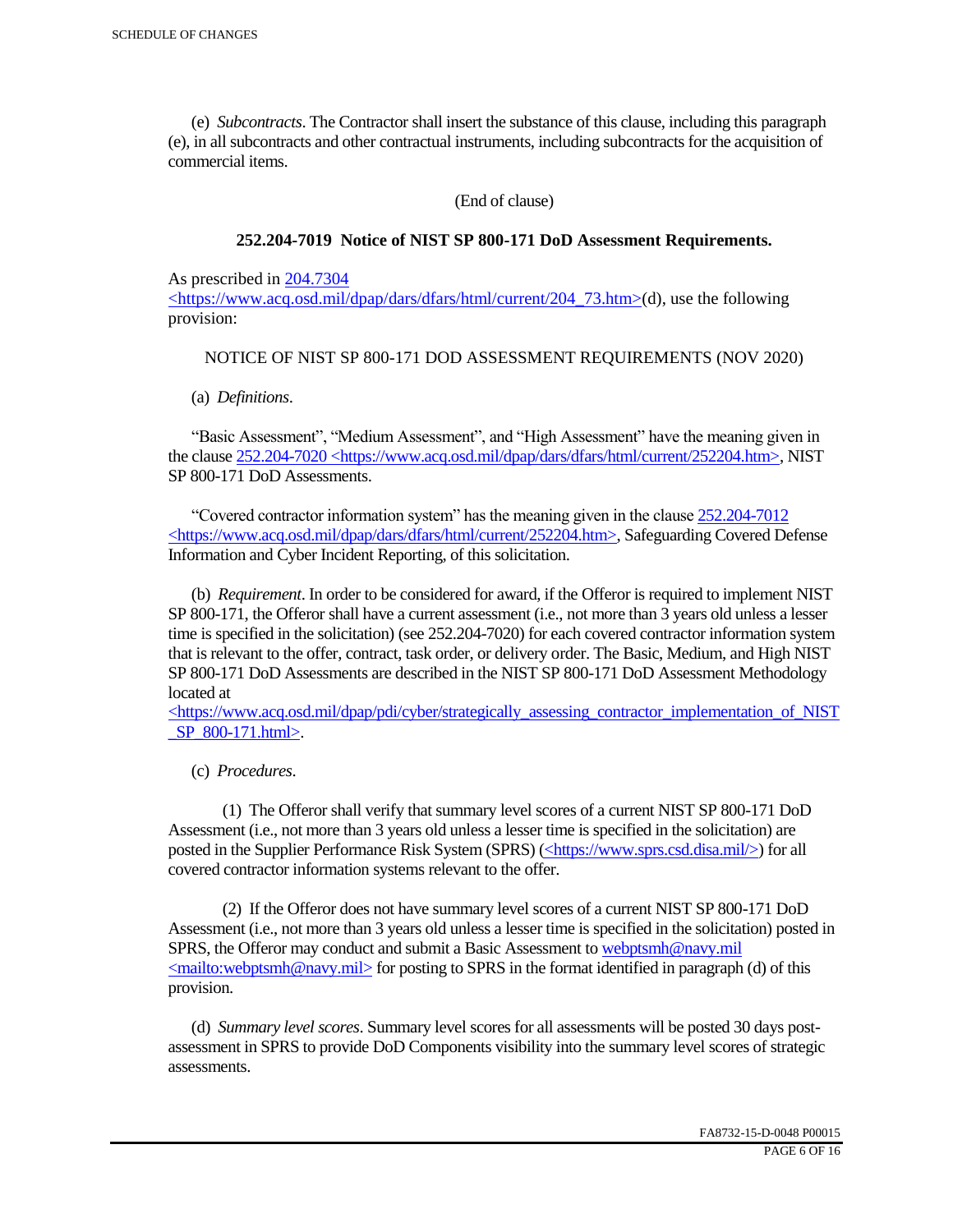(1) *Basic Assessments*. An Offeror may follow the procedures in paragraph (c)(2) of this provision for posting Basic Assessments to SPRS.

(i) The email shall include the following information:

(A) Cybersecurity standard assessed (e.g., NIST SP 800-171 Rev 1).

(B) Organization conducting the assessment (e.g., Contractor self-assessment).

 (C) For each system security plan (security requirement 3.12.4) supporting the performance of a DoD contract-

(*1*) All industry Commercial and Government Entity (CAGE) code(s) associated with the information system(s) addressed by the system security plan; and

(*2*) A brief description of the system security plan architecture, if more than one plan exists.

(D) Date the assessment was completed.

 (E) Summary level score (e.g., 95 out of 110, NOT the individual value for each requirement).

 (F) Date that all requirements are expected to be implemented (i.e., a score of 110 is expected to be achieved) based on information gathered from associated plan(s) of action developed in accordance with NIST SP 800-171.

 (ii) If multiple system security plans are addressed in the email described at paragraph  $(d)(1)(i)$  of this section, the Offeror shall use the following format for the report:

| <b>System Security CAGE Codes</b> |                               | <b>Brief</b> description | Date of    | <b>Total Score</b> | Date score of |
|-----------------------------------|-------------------------------|--------------------------|------------|--------------------|---------------|
| Plan                              | supported by this of the plan |                          | assessment |                    | $110$ will    |
|                                   | plan                          | architecture             |            |                    | achieved      |
|                                   |                               |                          |            |                    |               |
|                                   |                               |                          |            |                    |               |
|                                   |                               |                          |            |                    |               |

1)

 (2) *Medium and High Assessments*. DoD will post the following Medium and/or High Assessment summary level scores to SPRS for each system assessed:

(i) The standard assessed (e.g., NIST SP 800-171 Rev 1).

 (ii) Organization conducting the assessment, e.g., DCMA, or a specific organization (identified by Department of Defense Activity Address Code (DoDAAC)).

 (iii) All industry CAGE code(s) associated with the information system(s) addressed by the system security plan.

 (iv) A brief description of the system security plan architecture, if more than one system security plan exists.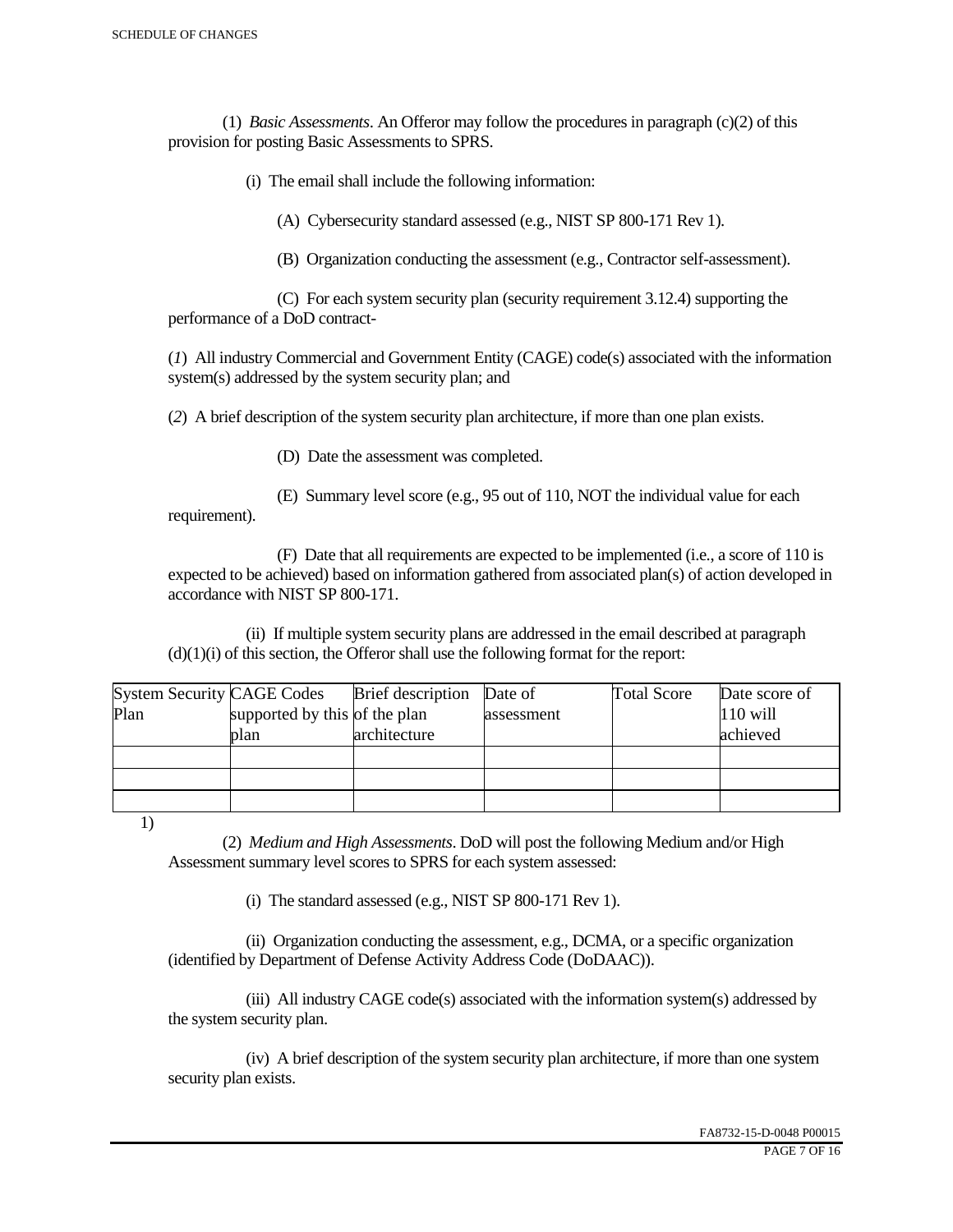(v) Date and level of the assessment, i.e., medium or high.

 (vi) Summary level score (e.g., 105 out of 110, not the individual value assigned for each requirement).

 (vii) Date that all requirements are expected to be implemented (i.e., a score of 110 is expected to be achieved) based on information gathered from associated plan(s) of action developed in accordance with NIST SP 800-171.

(3) *Accessibility*.

 (i) Assessment summary level scores posted in SPRS are available to DoD personnel, and are protected, in accordance with the standards set forth in DoD Instruction 5000.79, Defense-wide Sharing and Use of Supplier and Product Performance Information (PI).

 (ii) Authorized representatives of the Offeror for which the assessment was conducted may access SPRS to view their own summary level scores, in accordance with the SPRS Software User's Guide for Awardees/Contractors available at <https://www.sprs.csd.disa.mil/pdf/SPRS\_Awardee.pdf>.

 (iii) A High NIST SP 800-171 DoD Assessment may result in documentation in addition to that listed in this section. DoD will retain and protect any such documentation as "Controlled Unclassified Information (CUI)" and intended for internal DoD use only. The information will be protected against unauthorized use and release, including through the exercise of applicable exemptions under the Freedom of Information Act (e.g., Exemption 4 covers trade secrets and commercial or financial information obtained from a contractor that is privileged or confidential).

(End of provision)

# **252.204-7020 NIST SP 800-171 DoD Assessment Requirements.**

As prescribed in 204.7304 <https://www.acq.osd.mil/dpap/dars/dfars/html/current/204\_73.htm>(e), use the following clause:

# NIST SP 800-171 DOD ASSESSMENT REQUIREMENTS (NOV 2020)

(a) *Definitions*.

 "Basic Assessment" means a contractor's self-assessment of the contractor's implementation of NIST SP 800-171 that-

 (1) Is based on the Contractor's review of their system security plan(s) associated with covered contractor information system(s);

(2) Is conducted in accordance with the NIST SP 800-171 DoD Assessment Methodology; and

 (3) Results in a confidence level of "Low" in the resulting score, because it is a self-generated score.

 "Covered contractor information system" has the meaning given in the clause 252.204-7012 <https://www.acq.osd.mil/dpap/dars/dfars/html/current/2525204.htm>, Safeguarding Covered Defense Information and Cyber Incident Reporting, of this contract.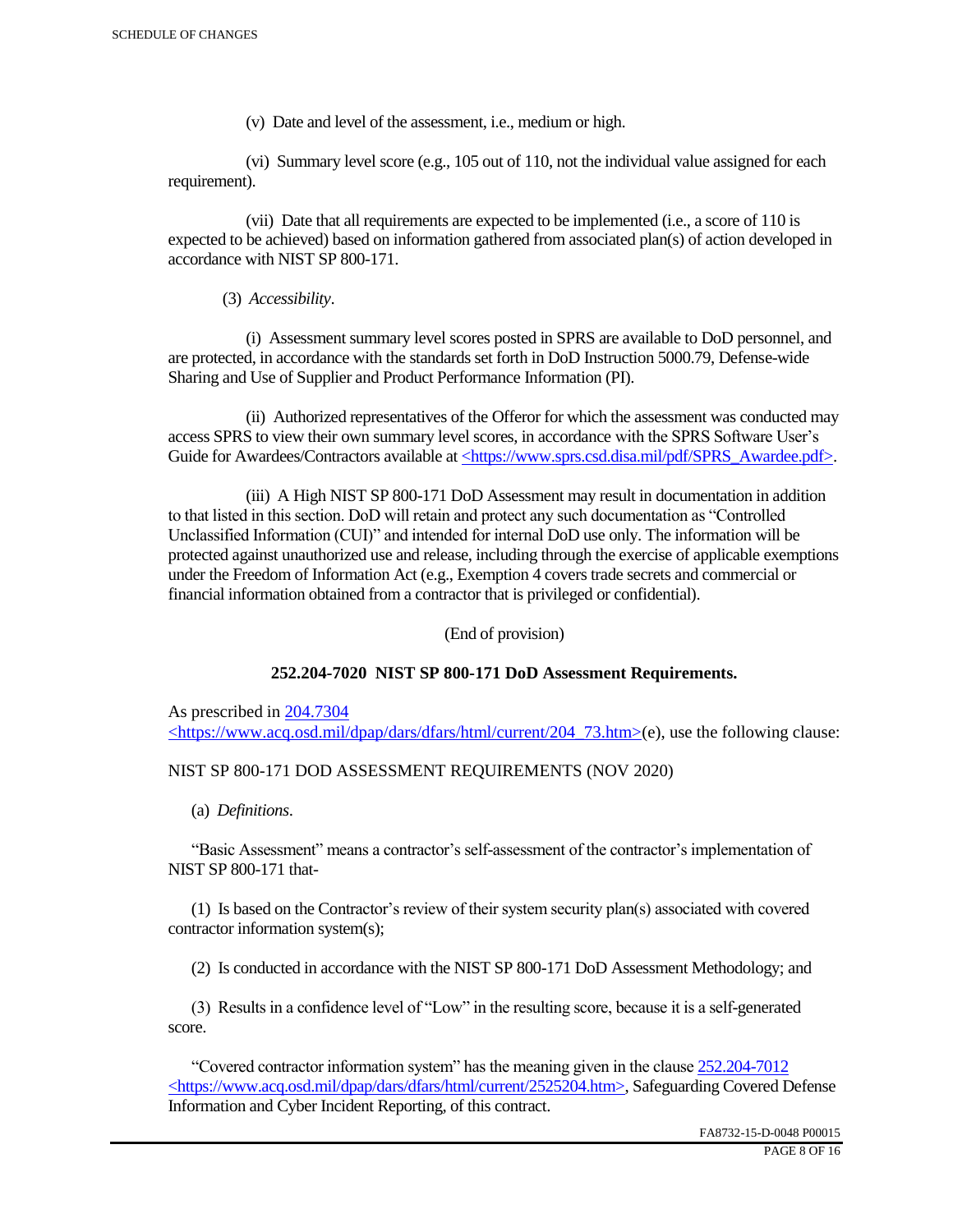"High Assessment" means an assessment that is conducted by Government personnel using NIST SP 800-171A, Assessing Security Requirements for Controlled Unclassified Information that-

(1) Consists of-

(i) A review of a contractor's Basic Assessment;

(ii) A thorough document review;

 (iii) Verification, examination, and demonstration of a Contractor's system security plan to validate that NIST SP 800-171 security requirements have been implemented as described in the contractor's system security plan; and

 (iv) Discussions with the contractor to obtain additional information or clarification, as needed; and

(2) Results in a confidence level of "High" in the resulting score.

"Medium Assessment" means an assessment conducted by the Government that-

(1) Consists of-

(i) A review of a contractor's Basic Assessment;

(ii) A thorough document review; and

 (iii) Discussions with the contractor to obtain additional information or clarification, as needed; and

(2) Results in a confidence level of "Medium" in the resulting score.

 (b) *Applicability*. This clause applies to covered contractor information systems that are required to comply with the National Institute of Standards and Technology (NIST) Special Publication (SP) 800- 171, in accordance with Defense Federal Acquisition Regulation System (DFARS) clause at 252.204- 7012 <https://www.acq.osd.mil/dpap/dars/dfars/html/current/252204.htm>, Safeguarding Covered Defense Information and Cyber Incident Reporting, of this contract.

 (c) *Requirements*. The Contractor shall provide access to its facilities, systems, and personnel necessary for the Government to conduct a Medium or High NIST SP 800-171 DoD Assessment, as described in NIST SP 800-171 DoD Assessment Methodology at https://www.acq.osd.mil/dpap/pdi/cyber/strategically\_assessing\_contractor\_implementation\_of\_NIST\_ SP\_800-171.html <https://www.acq.osd.mil/dpap/dars/dfars/html/current/dpap/pdi/cyber/strategically\_assessing\_contract

or implementation of NIST SP 800-171.html>, if necessary.

 (d) *Procedures*. Summary level scores for all assessments will be posted in the Supplier Performance Risk System (SPRS) (<https://www.sprs.csd.disa.mil/>) to provide DoD Components visibility into the summary level scores of strategic assessments.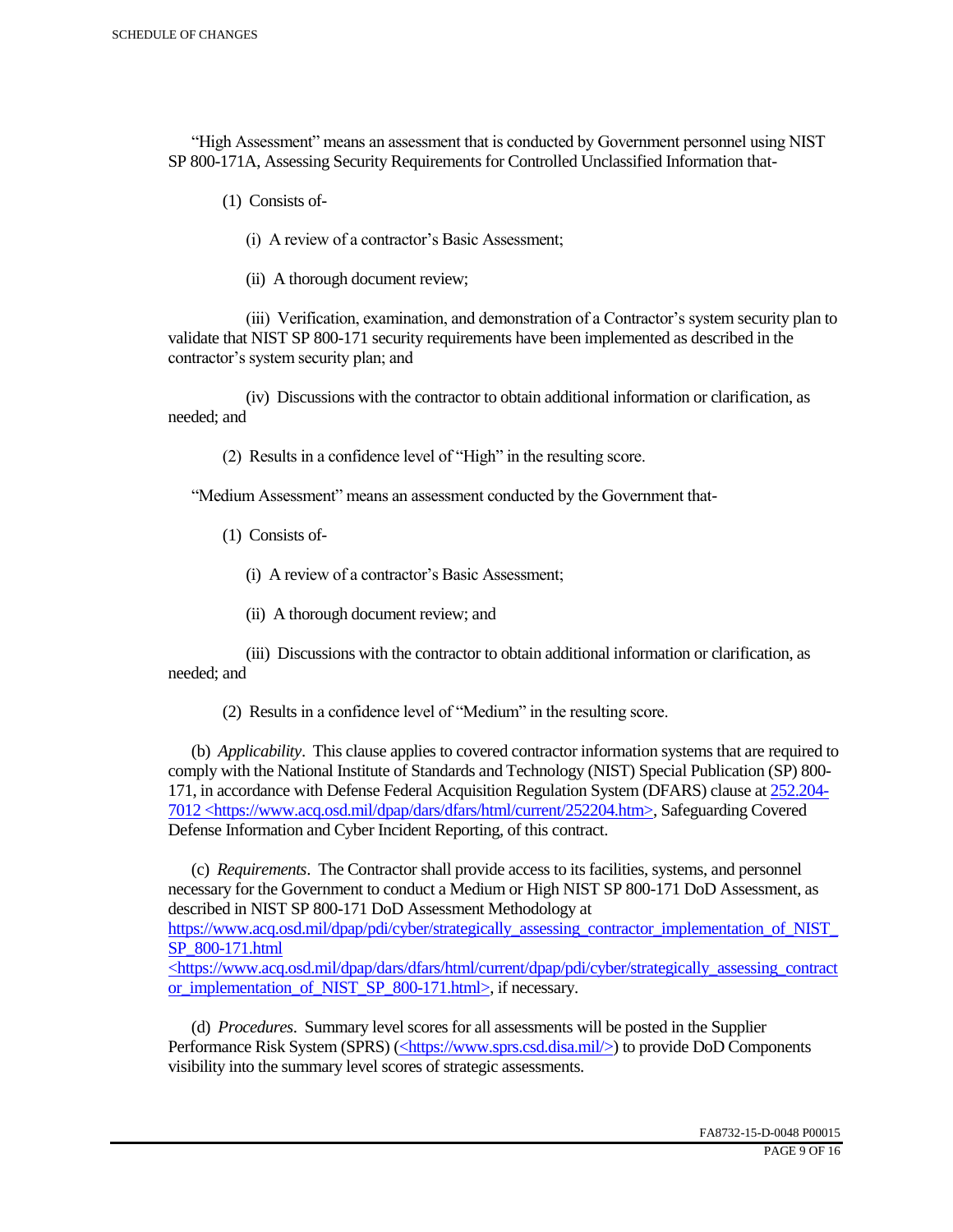(1) *Basic Assessments*. A contractor may submit, via encrypted email, summary level scores of Basic Assessments conducted in accordance with the NIST SP 800-171 DoD Assessment Methodology to webptsmh@navy.mil for posting to SPRS.

(i) The email shall include the following information:

(A) Version of NIST SP 800-171 against which the assessment was conducted.

(B) Organization conducting the assessment (e.g., Contractor self-assessment).

 (C) For each system security plan (security requirement 3.12.4) supporting the performance of a DoD contract-

(*1*) All industry Commercial and Government Entity (CAGE) code(s) associated with the information system(s) addressed by the system security plan; and

(*2*) A brief description of the system security plan architecture, if more than one plan exists.

(D) Date the assessment was completed

requirement).

(E) Summary level score (e.g., 95 out of 110, NOT the individual value for each

 (F) Date that all requirements are expected to be implemented (i.e., a score of 110 is expected to be achieved) based on information gathered from associated plan(s) of action developed in accordance with NIST SP 800-171.

 (ii) If multiple system security plans are addressed in the email described at paragraph (b)(1)(i) of this section, the Contractor shall use the following format for the report:

| <b>System Security CAGE Codes</b> |                               | <b>Brief</b> description | Date of    | <b>Total Score</b> | Date score of |
|-----------------------------------|-------------------------------|--------------------------|------------|--------------------|---------------|
| Plan                              | supported by this of the plan |                          | assessment |                    | $110$ will    |
|                                   | plan                          | architecture             |            |                    | achieved      |
|                                   |                               |                          |            |                    |               |
|                                   |                               |                          |            |                    |               |
|                                   |                               |                          |            |                    |               |

 (1) *Medium and High Assessments*. DoD will post the following Medium and/or High Assessment summary level scores to SPRS for each system security plan assessed:

(i) The standard assessed (e.g., NIST SP 800-171 Rev 1).

 (ii) Organization conducting the assessment, e.g., DCMA, or a specific organization (identified by Department of Defense Activity Address Code (DoDAAC)).

 (iii) All industry CAGE code(s) associated with the information system(s) addressed by the system security plan.

 (iv) A brief description of the system security plan architecture, if more than one system security plan exists.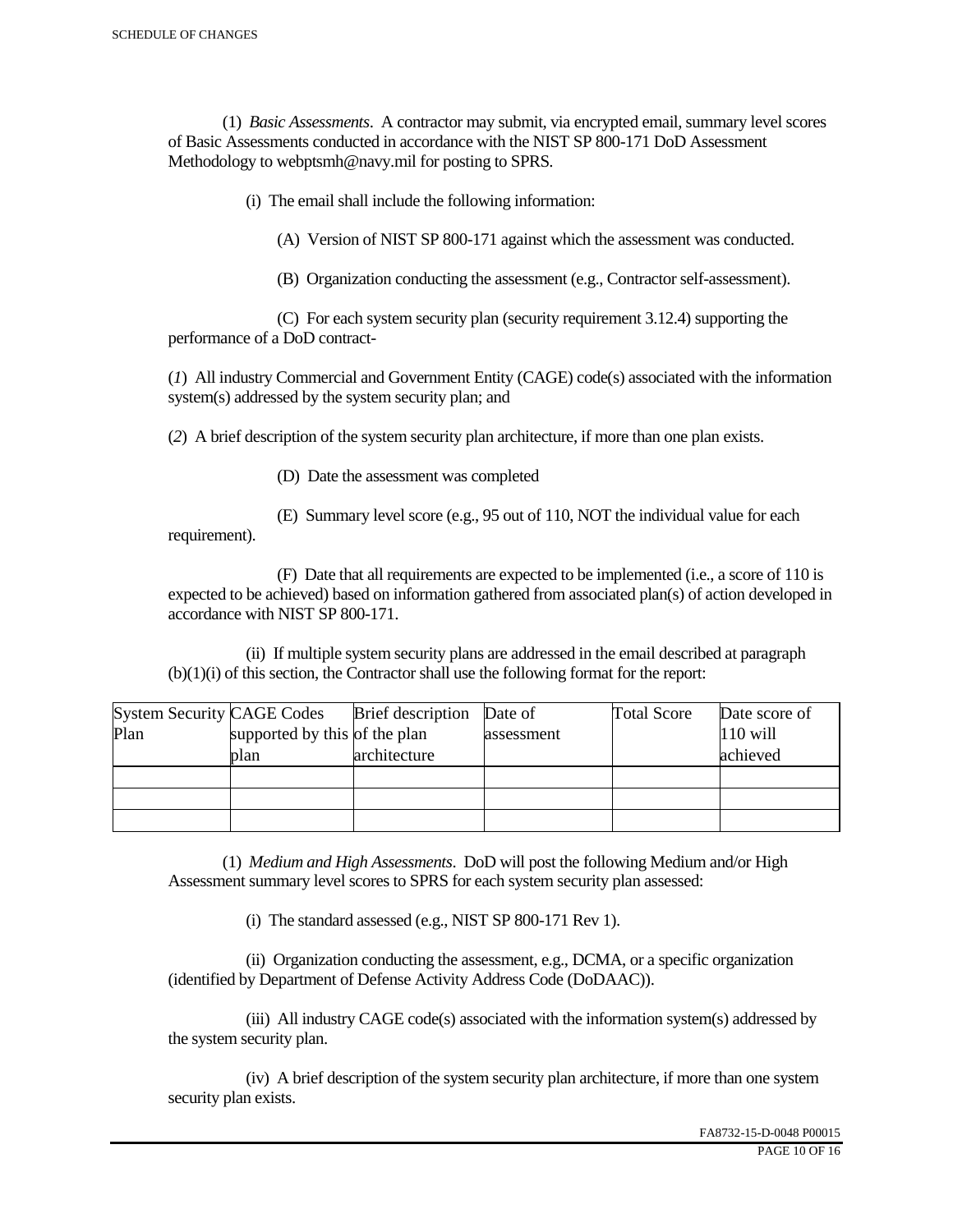(v) Date and level of the assessment, i.e., medium or high.

 (vi) Summary level score (e.g., 105 out of 110, not the individual value assigned for each requirement).

 (vii) Date that all requirements are expected to be implemented (i.e., a score of 110 is expected to be achieved) based on information gathered from associated plan(s) of action developed in accordance with NIST SP 800-171.

(e) *Rebuttals*.

 (1) DoD will provide Medium and High Assessment summary level scores to the Contractor and offer the opportunity for rebuttal and adjudication of assessment summary level scores prior to posting the summary level scores to SPRS (see SPRS User's Guide <https://www.sprs.csd.disa.mil/pdf/SPRS\_Awardee.pdf>).

 (2) Upon completion of each assessment, the contractor has 14 business days to provide additional information to demonstrate that they meet any security requirements not observed by the assessment team or to rebut the findings that may be of question.

# (f) *Accessibility*.

 (1) Assessment summary level scores posted in SPRS are available to DoD personnel, and are protected, in accordance with the standards set forth in DoD Instruction 5000.79, Defense-wide Sharing and Use of Supplier and Product Performance Information (PI).

 (2) Authorized representatives of the Contractor for which the assessment was conducted may access SPRS to view their own summary level scores, in accordance with the SPRS Software User's Guide for Awardees/Contractors available at <https://www.sprs.csd.disa.mil/pdf/SPRS\_Awardee.pdf>.

 (3) A High NIST SP 800-171 DoD Assessment may result in documentation in addition to that listed in this clause. DoD will retain and protect any such documentation as "Controlled Unclassified Information (CUI)" and intended for internal DoD use only. The information will be protected against unauthorized use and release, including through the exercise of applicable exemptions under the Freedom of Information Act (e.g., Exemption 4 covers trade secrets and commercial or financial information obtained from a contractor that is privileged or confidential).

# (g) *Subcontracts*.

(1) The Contractor shall insert the substance of this clause, including this paragraph  $(g)$ , in all subcontracts and other contractual instruments, including subcontracts for the acquisition of commercial items (excluding COTS items).

 (2) The Contractor shall not award a subcontract or other contractual instrument, that is subject to the implementation of NIST SP 800-171 security requirements, in accordance with DFARS clause 252.204-7012 of this contract, unless the subcontractor has completed, within the last 3 years, at least a Basic NIST SP 800-171 DoD Assessment, as described in

 $\langle$ https://www.acq.osd.mil/dpap/pdi/cyber/strategically\_assessing\_contractor\_implementation\_of\_NIST SP\_800-171.html>, for all covered contractor information systems relevant to its offer that are not part of an information technology service or system operated on behalf of the Government.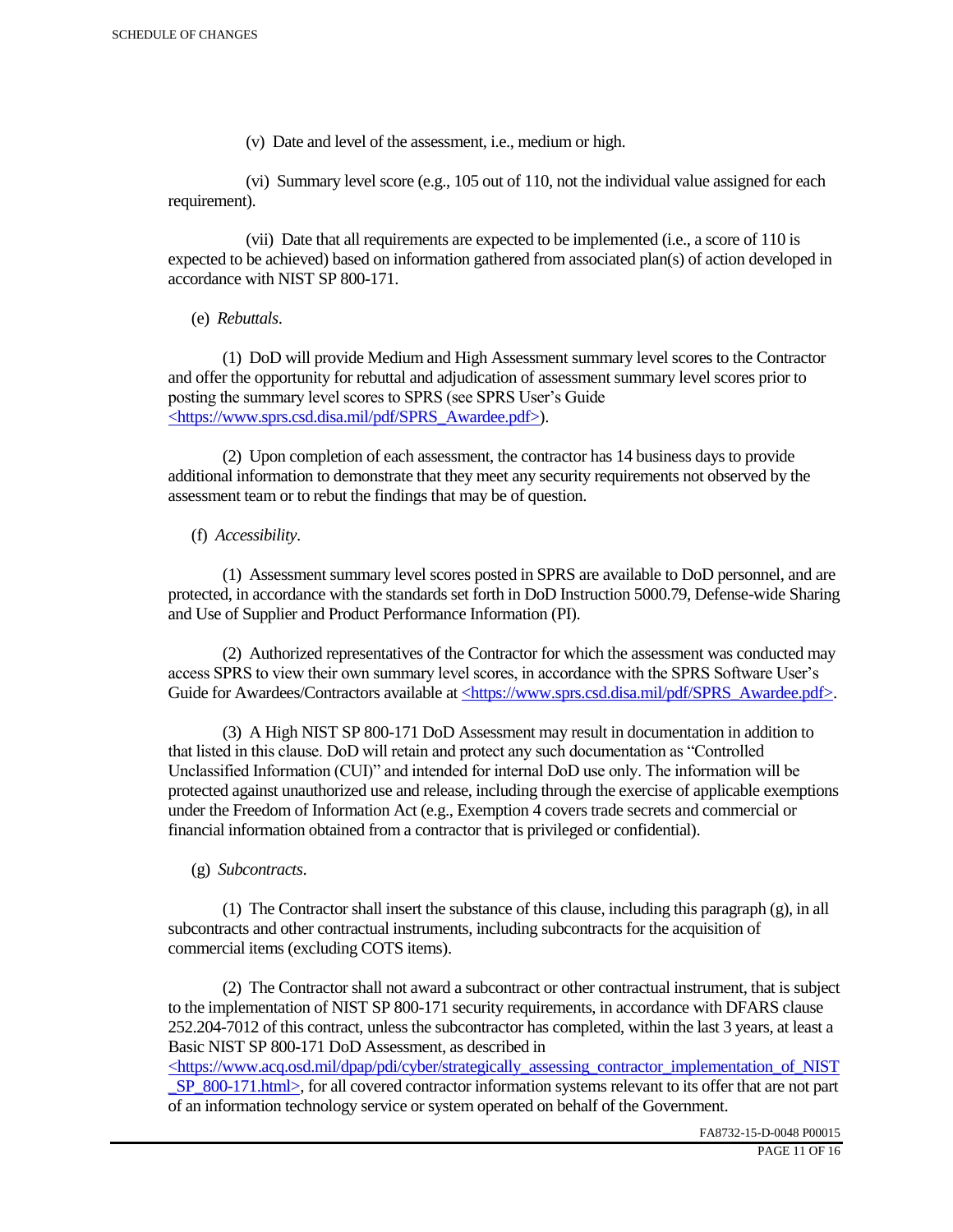(3) If a subcontractor does not have summary level scores of a current NIST SP 800-171 DoD Assessment (i.e., not more than 3 years old unless a lesser time is specified in the solicitation) posted in SPRS, the subcontractor may conduct and submit a Basic Assessment, in accordance with the NIST SP 800-171 DoD Assessment Methodology, to webptsmh@navy.mil <mailto:webptsmh@navy.mil> for posting to SPRS along with the information required by paragraph (d) of this clause.

### (End of clause)

All other terms and conditions remain unchanged.

|             |                      | Jt۱        | Unit Price        |
|-------------|----------------------|------------|-------------------|
| <b>ITEM</b> | SUPPLIES OR SERVICES | Purch Unit | Total Item Amount |

#### **For OPTION PERIOD 4**

| 4100 | <b>CLIN Establish</b><br>Noun:<br>PSC:<br>Contract type:<br>Start Date:<br><b>Completion Date:</b><br>Descriptive Data: | NETWORK CENTRIC SOLUTIONS<br>D316<br>J - FIRM FIXED PRICE<br>ASREQ<br>ASREQ                                                                                                                 |
|------|-------------------------------------------------------------------------------------------------------------------------|---------------------------------------------------------------------------------------------------------------------------------------------------------------------------------------------|
|      |                                                                                                                         | A. The contractor shall provide a wide range of solutions to complete the requirements IAW the<br>PWS of the basic contract (Section J, Atch 1) and as cited in each individual task order. |
|      | cost reimbursable basis.                                                                                                | B. The Products proposed to make up these solutions shall be priced under CLIN 4600 on a                                                                                                    |
|      |                                                                                                                         | C. ODCs and travel shall be priced separately under CLIN(s) 4600 and 4700.                                                                                                                  |

D. Contract type shall be Firm-Fixed Price (FFP), Fixed-Price Incentive (Firm Target/Successive Target) or Fixed Price Award Fee (FPAF).

> Incentive: To be proposed Award Fee: To be proposed

- E. Ordering Period: Effective date of option period through one (1) year.
- F. Period of Performance: To be cited in each individual task order.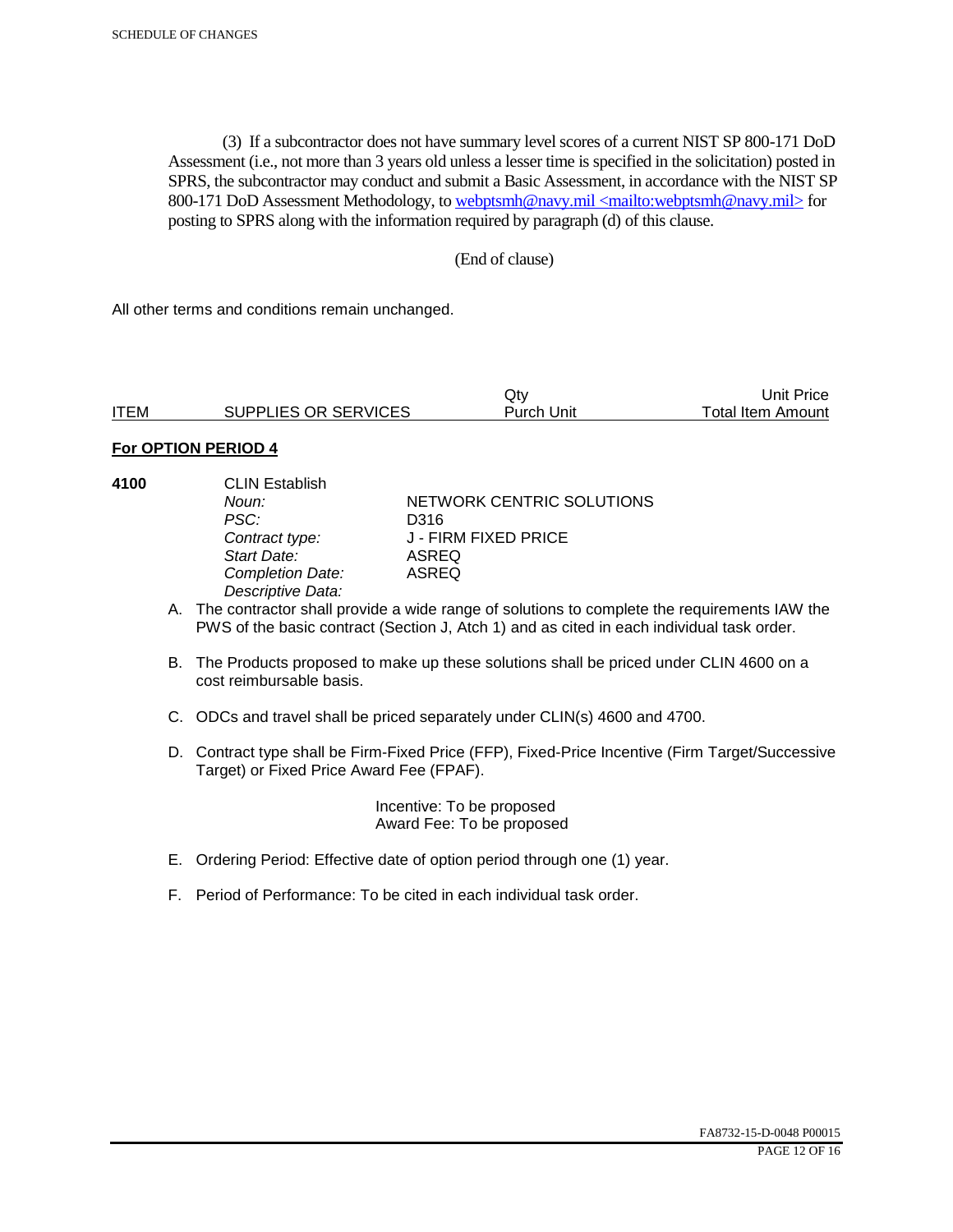|             |                      | Qtv        | Unit Price        |
|-------------|----------------------|------------|-------------------|
| <b>ITEM</b> | SUPPLIES OR SERVICES | Purch Unit | Total Item Amount |

| 4200 | <b>CLIN Establish</b> |                           |  |
|------|-----------------------|---------------------------|--|
|      | Noun:                 | NETWORK CENTRIC SOLUTIONS |  |
|      | PSC:                  | D316                      |  |
|      | Contract type:        | J - FIRM FIXED PRICE      |  |
|      | Start Date:           | ASREQ                     |  |
|      | Completion Date:      | ASREQ                     |  |
|      | Descriptive Data:     |                           |  |

- A. The contractor shall provide a wide range of solutions to complete the requirements IAW the PWS of the basic contract (Section J, Atch 1) and as cited in each individual task order.
- B. The Products proposed to make up these solutions shall be priced under CLIN 4600 on a cost reimbursable basis.
- C. ODCs and travel shall be priced separately under CLIN(s) 4600 and 4700.
- D. Contract type shall be Cost-Plus Fixed Fee (CPFF), Cost-Plus-Incentive Fee (CPIF), or Cost-Plus Award Fee (CPAF.)

Fixed-Fee: To be proposed Incentive Fee: To be proposed Award Fee: To be proposed

- E. Ordering Period: Effective date of option period through one (1) year.
- F. Period of Performance: To be cited in each individual task order.

#### **For OPTION PERIOD 4**

**4300** CLIN Establish *PSC:* D316 *Start Date:* ASREQ *Completion Date:* ASREQ *Descriptive Data:* 

**Noun: NETWORK CENTRIC SERVICES** *Contract type:* J - FIRM FIXED PRICE

- A. The contractor shall provide labor hours IAW the PWS (Section J, Atch 1) of the basic contract and as cited in each individual task order. The contractor shall provide labor categories and rates IAW Section J, Atch 5, and as cited in each individual task order.
- B. Contract type shall be Labor Hour.
- C. ODCs and travel shall be priced separately under CLIN(s) 4600 and 4700.
- D. Ordering Period: Effective date of option period through one (1) year.
- E. Period of Performance: To be cited in each individual task order.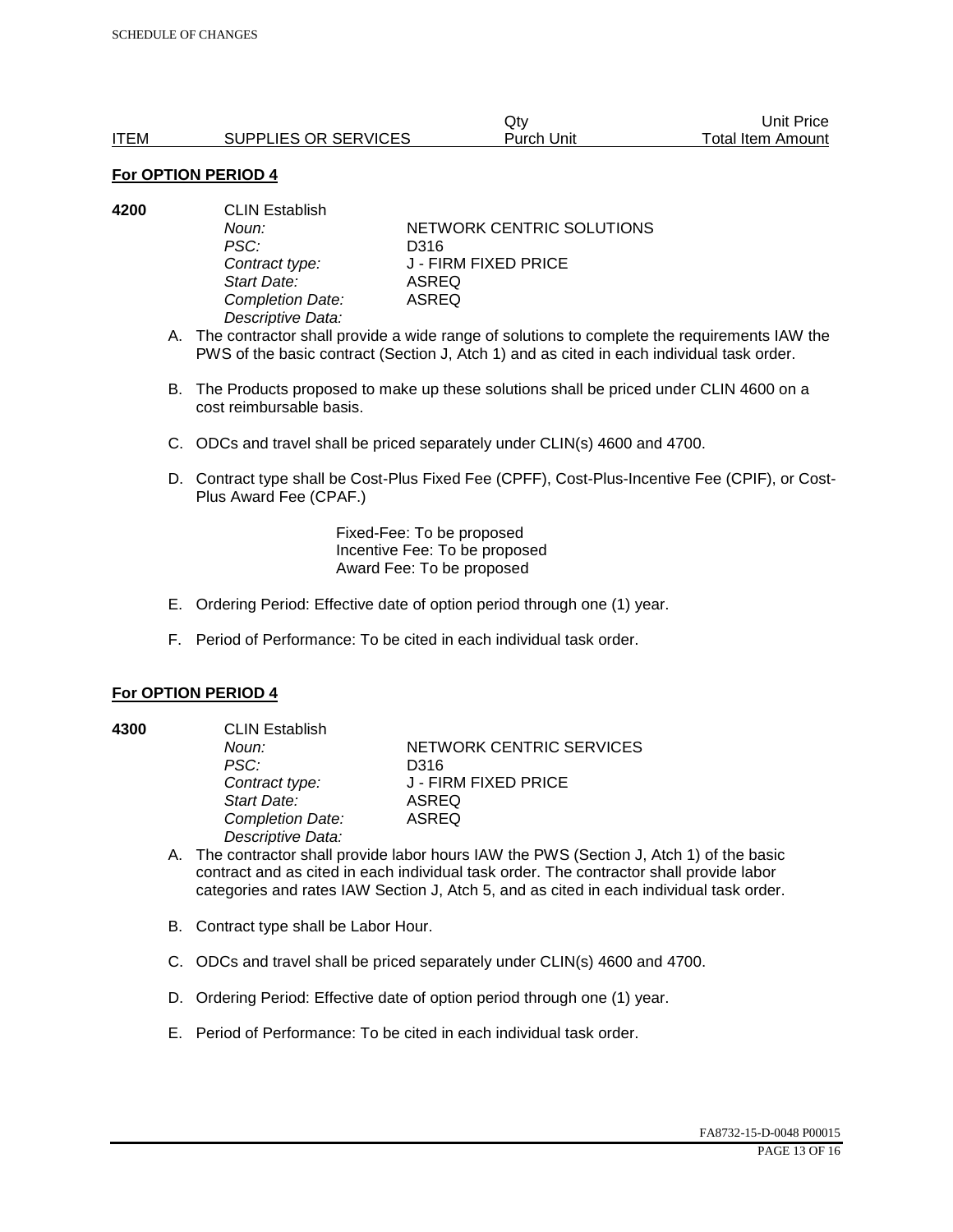|      |                      | Qtv        | Unit Price        |
|------|----------------------|------------|-------------------|
| ITEM | SUPPLIES OR SERVICES | Purch Unit | Total Item Amount |

**4400** CLIN Establish *Noun:* DATA *PSC:* D316 *NSN:* N - Not Applicable *DD1423 is Exhibit:* A *Contract type:* J - FIRM FIXED PRICE *Inspection:* DESTINATION *Acceptance:* DESTINATION *FOB:* DESTINATION *Descriptive Data:* 

- A. The contractor shall deliver data in accordance with and as specified in Section J, Exhibit A (Contract Data Requirements List (CDRL)) and as specified in individual task orders.
- B. This CLIN is Not Separately Priced (NSP). Price is included in CLIN 4100, CLIN 4200, and CLIN 4300.
- C. Ordering Period: Effective date of option period through one (1) year.
- D. Period of Performance: To be cited in each individual task order.

#### **For OPTION PERIOD 4**

| 4500 | <b>CLIN Establish</b> |                      |  |
|------|-----------------------|----------------------|--|
|      | Noun:                 | <b>WARRANTY</b>      |  |
|      | PSC:                  | D316                 |  |
|      | Contract type:        | J - FIRM FIXED PRICE |  |
|      | Start Date:           | <b>ASREQ</b>         |  |
|      | Completion Date:      | <b>ASREQ</b>         |  |
|      | Descriptive Data:     |                      |  |

- A. The contractor shall provide a warranty, in lieu of or in addition to the standard warranty, IAW each individual task order and the basic contract on an as-required basis. Warranty options include: System Warranties, Workmanship and Construction Warranties, and/or extended product warranties.
- B. Contract type shall be Firm Fixed Price (FFP).
- C. Ordering Period: Effective date of option period through one (1) year.
- D. Period of Performance: To be cited in each individual task order.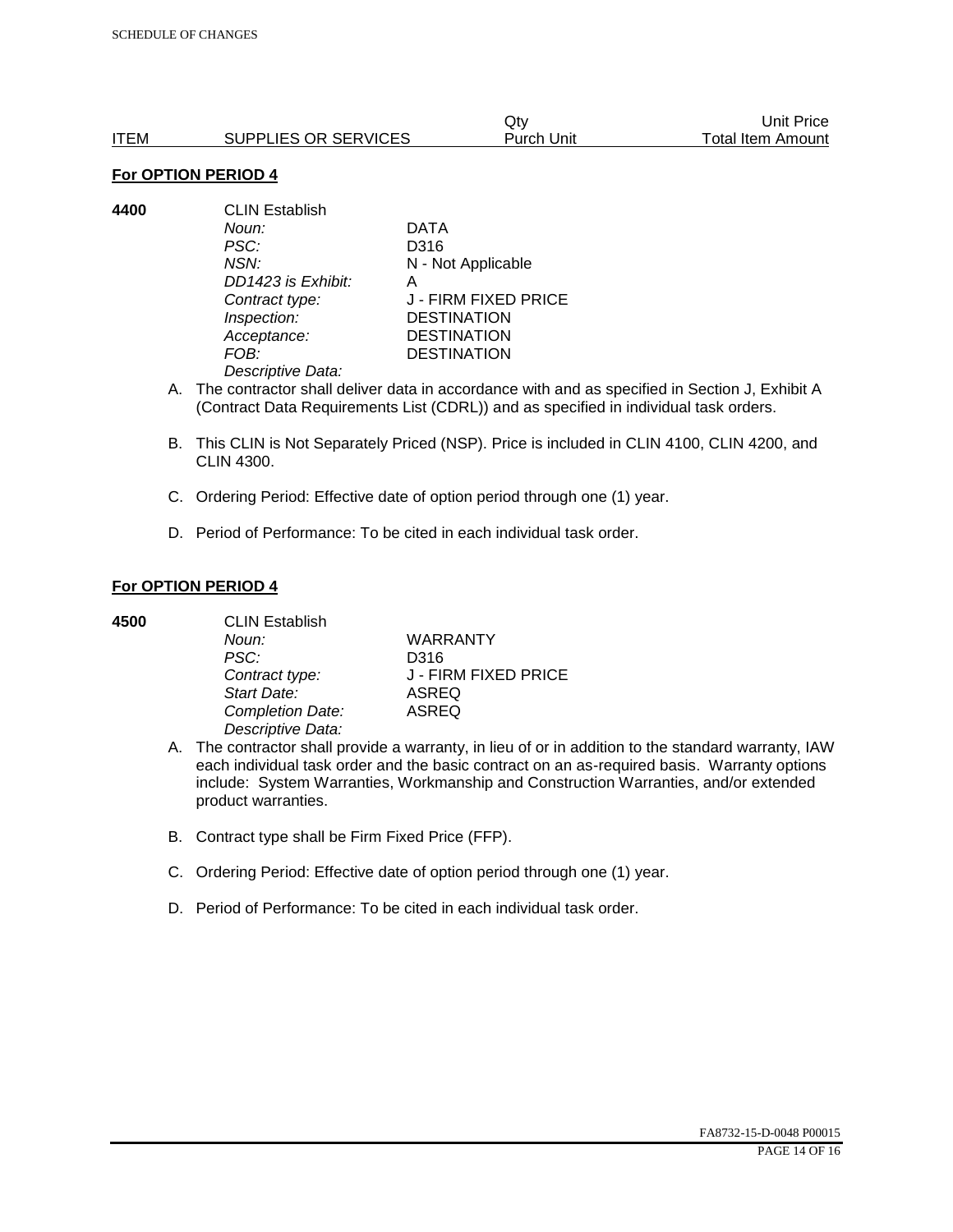**4600** CLIN Establish *PSC:* D316 **Contract type:** 

*Noun:* **CONTACT OTHER DIRECT COSTS** *NSN:* **N** - Not Applicable<br>
Contract type: S - COST *Inspection:* DESTINATION<br> *Acceptance:* DESTINATION *Acceptance:* DESTINATION<br>FOB: DESTINATION **DESTINATION** 

#### *Descriptive Data:*

A. The contractor shall provide other direct costs as specified in each task order and the basic contract.

(1) No profit shall be paid on purchases made under this CLIN; however, DCAA approved burden rates are authorized.

(2) ODCs must be purchased in accordance with the Contractor's approved purchasing system, as applicable.

(3) The products proposed to make up the solutions in CLINs 4100 and 4200 shall be purchased in-accordance-with Section J, Attachment 1, paragraph 3.5.1 of the Performance Work Statement (PWS) of this contract."

B. The contractor will provide ODCs on a cost reimbursable basis only.

C. Ordering Period: Effective date of option period through one (1) year.

D. Period of Performance: To be cited in each individual task order.